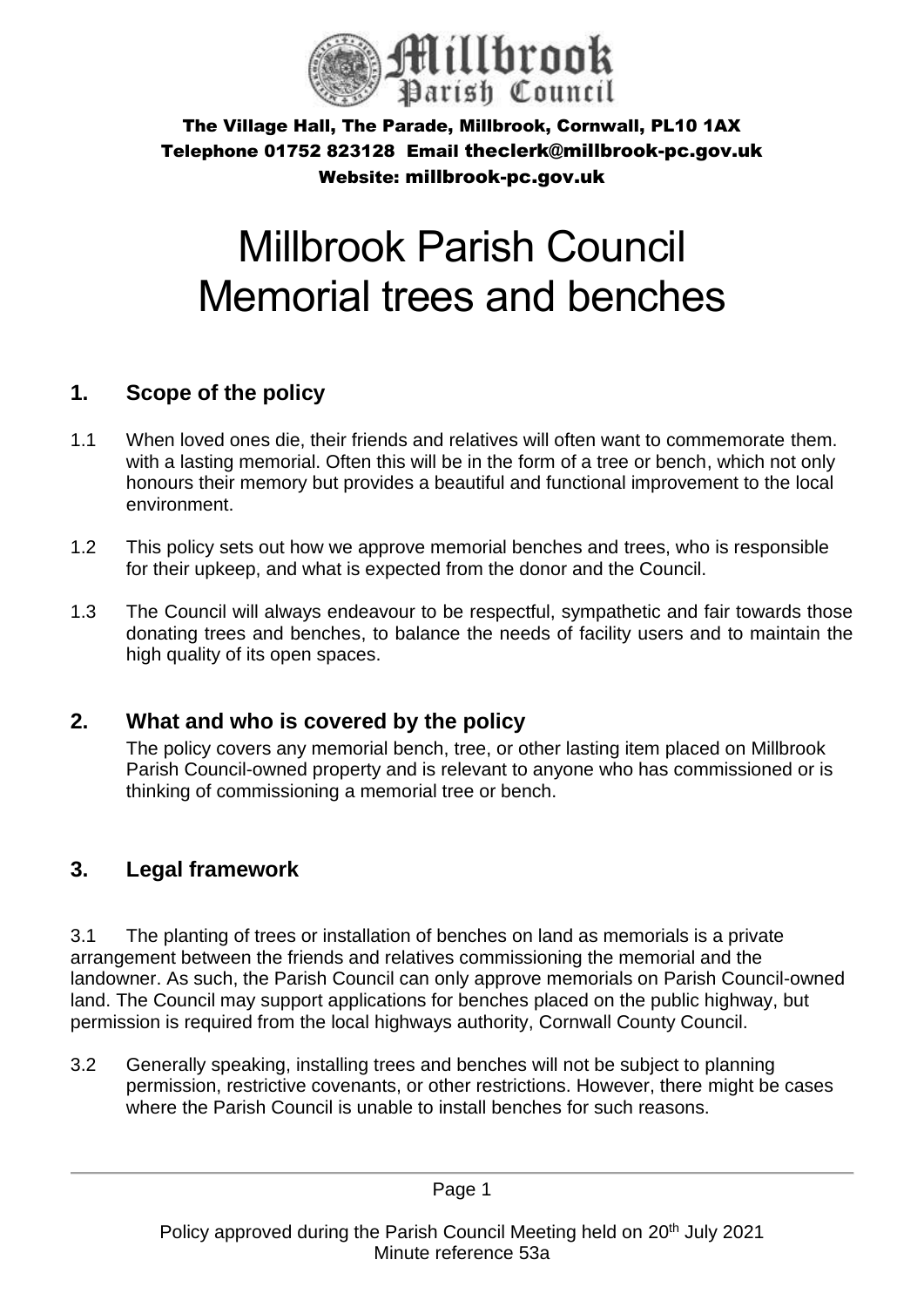

- 3.3 Under the Crime and Disorder Act 1998, the Council must consider the effect of its decisions on crime and disorder. It may deem a location unsuitable if it might attract antisocial behaviour.
- 3.4 When the Council agrees to install a bench or tree, the council purchases the bench or tree and the friends and family donate a set amount to the Council for the cost of the bench or tree.

## **4. Policy statement**

#### **Determining requests**

- 4.1 Enquiries for a memorial bench or tree should be made by email or letter to the Clerk at Millbrook Parish Council. Requests will be discussed by the Assets and Open Spaces Advisory Task Group and recommendations made to the Clerk. If the group is not scheduled to meet, the Clerk will work with the Chair of the Assets & Open Spaces Task Group and the decision will be made in consultation with the Chair of the Asset & Open Spaces Task Group and Chair and / or Vice Chair of Millbrook Parish Council. If an agreement is not reached the decision will be made by the Full Council.
- 4.2 The Council will endeavour to accommodate any reasonable requests for the planting of memorial trees or installation of memorial benches on Council-owned property only. Requests may not be able to be fulfilled if the location is unsuitable due to the risk of vandalism, antisocial behaviour, over-population of trees or benches, or any other material factors.
- 4.3 Only trees and benches suitable for and in keeping with the immediate surrounds, and benches of a robust design will be used. The Council will decide on the style and make of bench. The Council will supply a list of suitable trees and the appropriate location, as well as the cost, so that the friends or family can choose the one that meets their preference and budget. The Council will decide the size of the tree according to the location it will be planted in. Any request to plant a tree that has been grown by the applicant(s) will be considered on a case-by-case basis.
- 4.4 The exact location of the tree or bench will be agreed with Parish Council staff or from the master plan. It is the donor's responsibility to ensure that the location is wellcommunicated to the Council and confirmed in writing, by letter or email, with an accompanying sketch if needed. It will not always be possible to accommodate specific location requests; the Parish Council has the final decision regarding siting.
- 4.5 Where an existing bench is in poor condition, the Council and donor may agree to install a memorial bench in its place, the full cost of which shall be met by the donor as detailed below.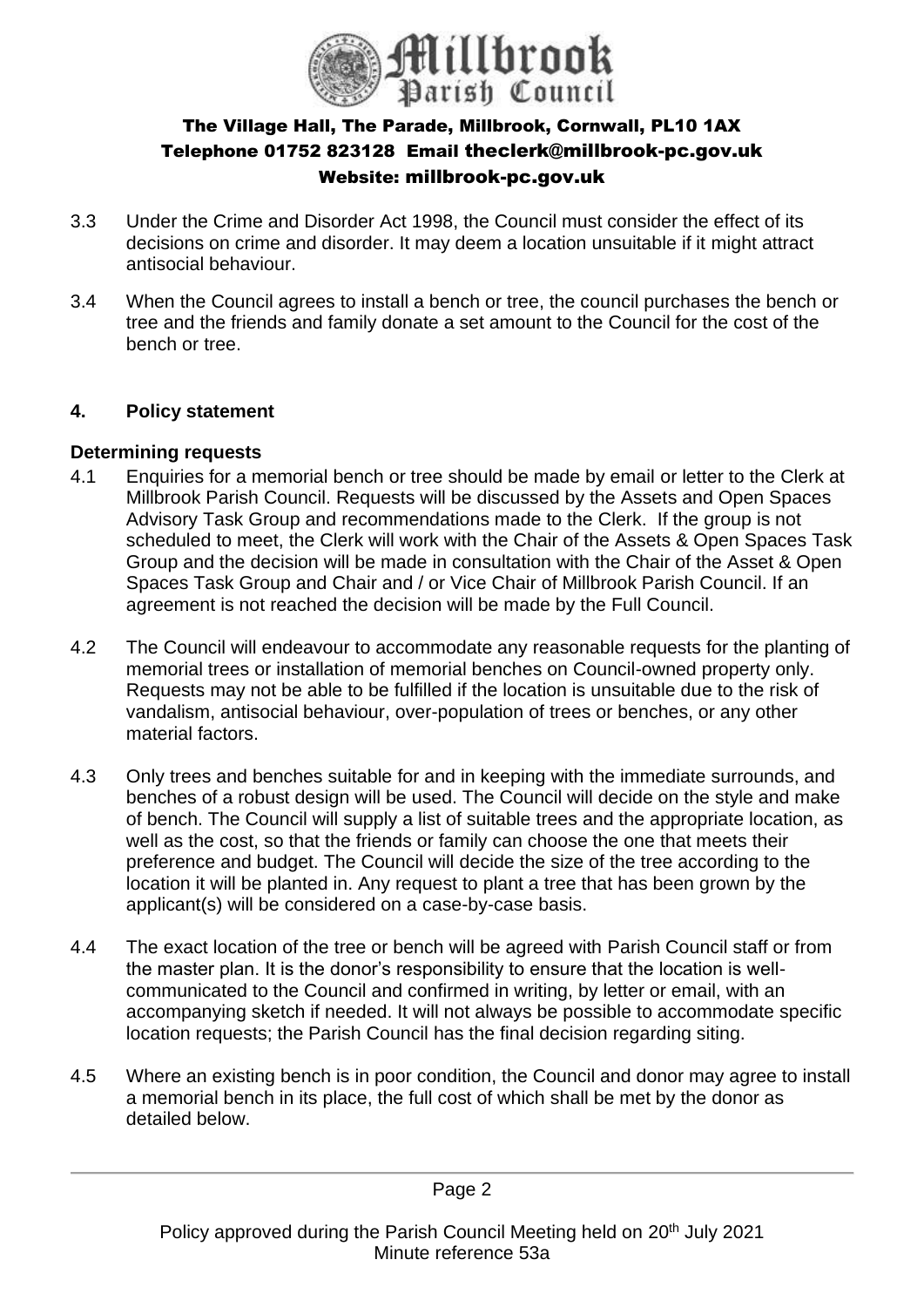

4.6 Memorial benches and trees will only be considered from people that can demonstrate a close tie with the person being commemorated. The Council reserves the right to refuse a memorial bench or tree should it have any grounds to believe it would be contrary to the wishes of the commemorated person's next of kin or would cause offence to the wider community. The Council reserves the right to refuse a memorial bench or tree for other reasons. The reasons will be supplied to the applicant if requested.

### **Costs**

- 4.7 The cost will include the tree or bench and any plaques the Council is asked to source, delivery and installation/planting costs (e.g., fixings, tree guard), and the cost of the base for the bench. The donor will be asked to pay for costs exclusive of V.A.T., as the Council is able to reclaim the V.A.T.
- 4.8 The applicant will be informed of any costs on application. This will depend on the bench / tree type and size.

### **Installing / Planting**

- 4.11 The arrangements for ordering and installing the bench or tree will be the responsibility of the Council, once the financial donation has been made.
- 4.12 Tree planting will usually only be permitted between late autumn and early spring, in line with the tree-planting season.
- 4.13 Trees will normally be planted by the Parish Council contractor or staff/volunteers. However, donors are welcome to be present at the tree planting and carry out a small ceremony if they wish.
- 4.14 No scattering of ashes of humans or pets at any site either at the time or a later date will be permitted.

## **Plaques**

4.15 Commemorative plaques can be affixed to a memorial bench, or placed next to a memorial tree, subject to agreeing a size, wording, and specification with the Council. This will be included in the cost of the bench or tree. No plaque may be affixed to a tree itself.

#### **Maintenance**

4.16 The Council will only source high quality / durable benches. The donor will be responsible for ensuring the item is maintained and cared for and kept in a good usable condition.